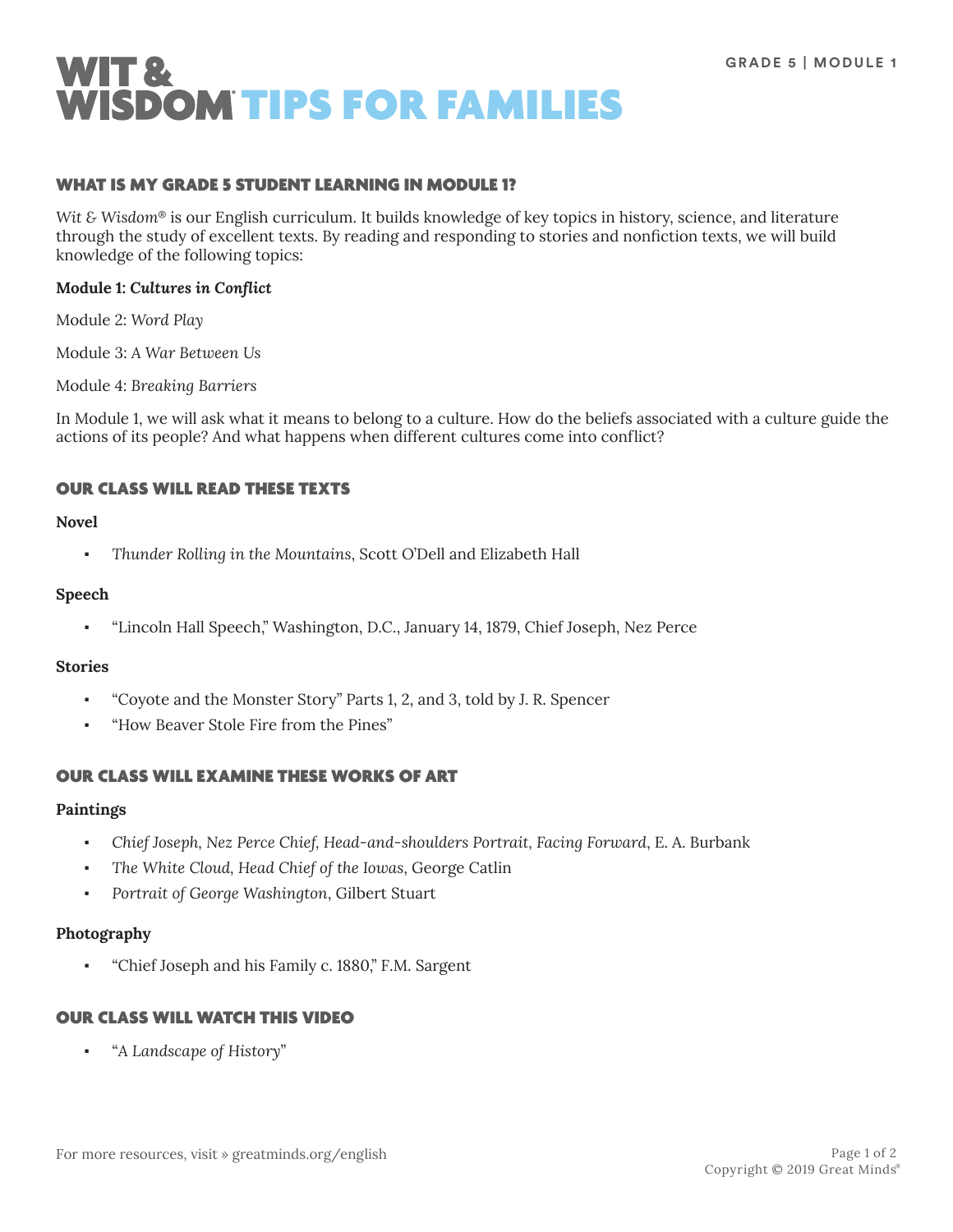## OUR CLASS WILL ASK THESE QUESTIONS

- How did the United States westward expansion impact Native American cultures in the West?
- How did the Nez Perce's homeland sustain their lifestyle and culture?
- What role do stories play in Nez Perce culture?
- How does the conflict between the Nez Perce and the US government reveal differing cultural beliefs and values?
- What important beliefs and values guide Chief Joseph and his daughter, Sound of Running Feet?
- What important Nez Perce beliefs and values does Chief Joseph convey in his Lincoln Hall speech?

# QUESTIONS TO ASK AT HOME

As your Grade 5 student reads, ask:

What do you notice and wonder?

# BOOKS TO READ AT HOME

- Sacajawea, Joseph Bruchac
- *Trail of Tears*, Joseph Bruchac
- *A History of US: The New Nation: 1789–1850*, Joy Hakim
- *How We Crossed the West: The Adventures of Lewis and Clark*, Rosalyn Schanzer
- *Only the Names Remain: The Cherokees and the Trail of Tears*, Alex W. Bealer
- Seaman's Journal: On the Trail with Lewis and Clark, Patricia Eubank
- Zia, Scott O'Dell
- Sing Down the Moon, Scott O'Dell
- Julie of the Wolves, Jean Craighead George
- *The Birchbark House*, Louise Erdrich
- *Island of the Blue Dolphins*, Scott O'Dell
- Salt: A Story of Friendship in a Time of War, Helen Frost
- As Long as the Rivers Flow: Stories of Nine Native Americans, Paula Gunn Allen and Patricia Clark Smith
- *American Indian Stories*, Zitkala-Sa

# PLACES YOU CAN VISIT TO TALK ABOUT THE CULTURE

Visit a local cultural center that celebrates your culture or another culture. Ask:

- What are some traditions of this culture?
- What do you notice about this culture?
- What do you wonder about this culture?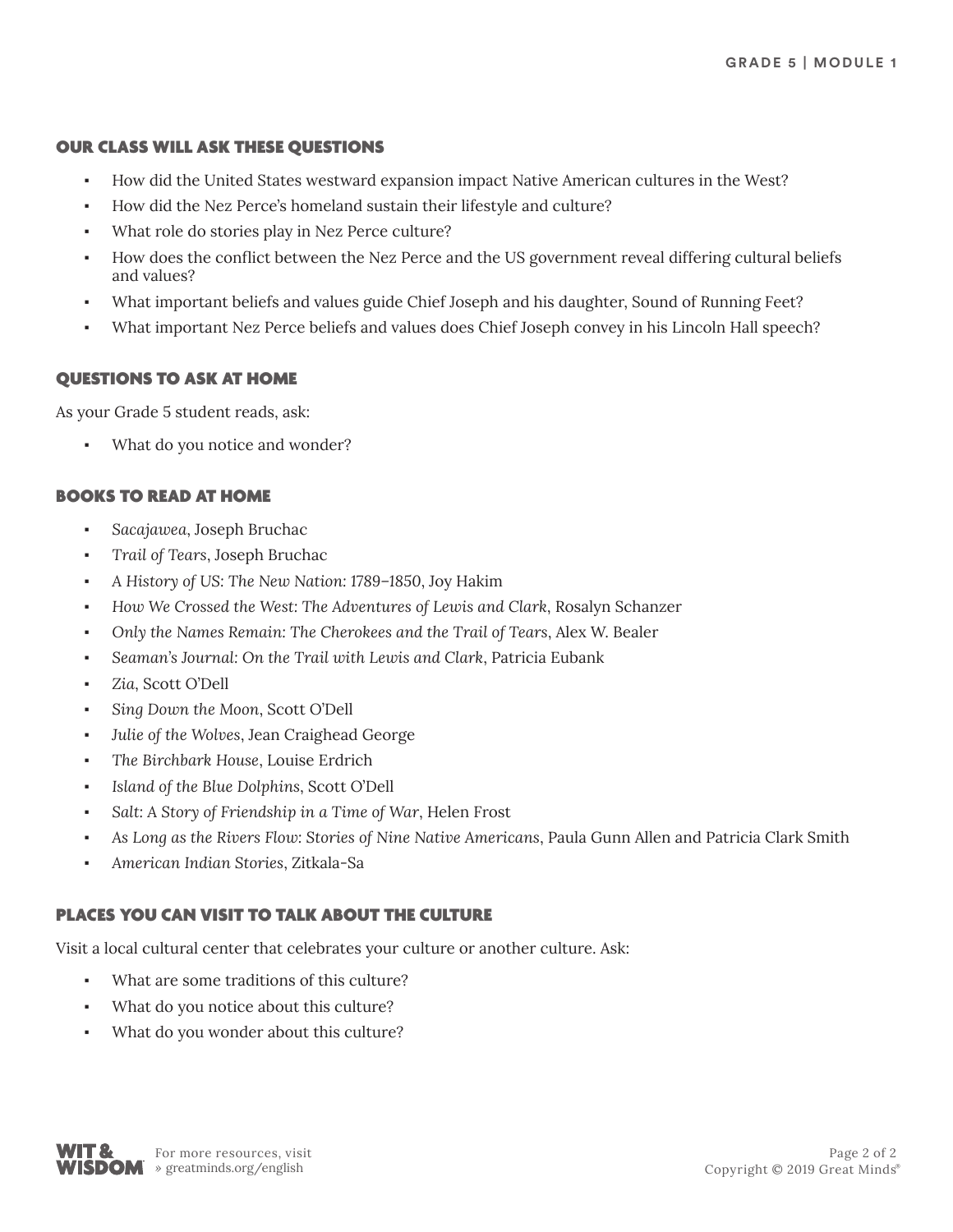

## WHAT IS MY GRADE 5 STUDENT LEARNING IN MODULE 2?

*Wit & Wisdom*® is our English curriculum. It builds knowledge of key topics in history, science, and literature through the study of excellent texts. By reading and responding to stories and nonfiction texts, we will build knowledge of the following topics:

Module 1: *Cultures in Conflict*

#### **Module 2:** *Word Play*

Module 3: *A War Between Us*

Module 4: *Breaking Barriers*

In Module 2, we will study the way we use words to define and organize our world. We will read playful stories to investigate wordplay and answer the question: How and why do writers play with words?

#### OUR CLASS WILL READ THIS TEXT

#### **Novel**

▪ *The Phantom Tollbooth*, Norton Juster

#### OUR CLASS WILL EXAMINE THESE PAINTINGS

- *The Persistence of Memory*, Salvador Dalí
- *Time Transfixed*, René Magritte

## OUR CLASS WILL WATCH THIS VIDEO

"Who's on First?" Bud Abbott and Lou Costello

## OUR CLASS WILL ASK THESE QUESTIONS

- How can wordplay create confusion and humor?
- How can writers use wordplay to develop a story's settings and characters?
- How can writers use wordplay to develop a story's plot?
- How is *The Phantom Tollbooth* a story of transformation?

## QUESTIONS TO ASK AT HOME

As your Grade 5 student reads, ask:

- What's happening?
- What does a closer look at words and illustrations reveal about this text's deeper meaning?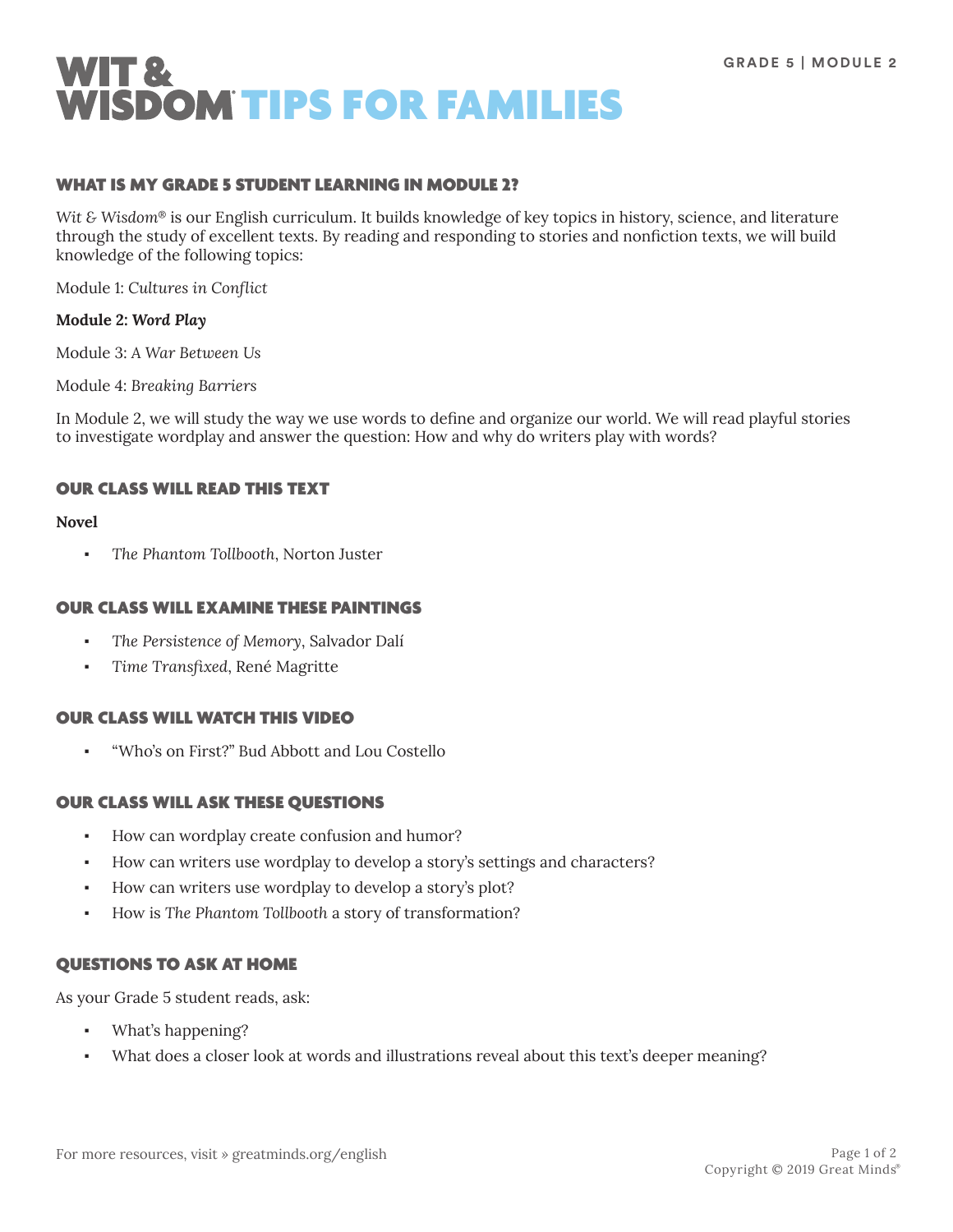## BOOKS TO READ AT HOME

- *The Right Word: Roget and His Thesaurus*, Jen Bryant and Melissa Sweet
- *A River of Words: The Story of William Carlos Williams,* Jen Bryant and Melissa Sweet
- *Noah Webster: Weaver of Words*, Pegi Deitz Shea
- *The Dreamer*, Pam Muñoz Ryan and Peter Sís
- The BFG, Roald Dahl
- *Rain Reign*, Ann M. Martin
- *Lemonade and Other Poems Squeezed from a Single Word*, Bob Raczka
- *C B D!*, William Steig

# IDEAS FOR TALKING ABOUT LANGUAGE

Playing with words together is a lot of fun. Try word games like this one at home.

Hink Pink: One person thinks of two rhyming words, such as "fat cat" or "lead bed." That person shares a clue so his or her partner can guess the rhyming words, such as "a large feline" (fat cat) or "a heavy sleeping place" (lead bed).

A few to get you started:

- Soaked animal in the house (wet pet)
- Seafood dreams (fish wish)
- Playground at night (dark park)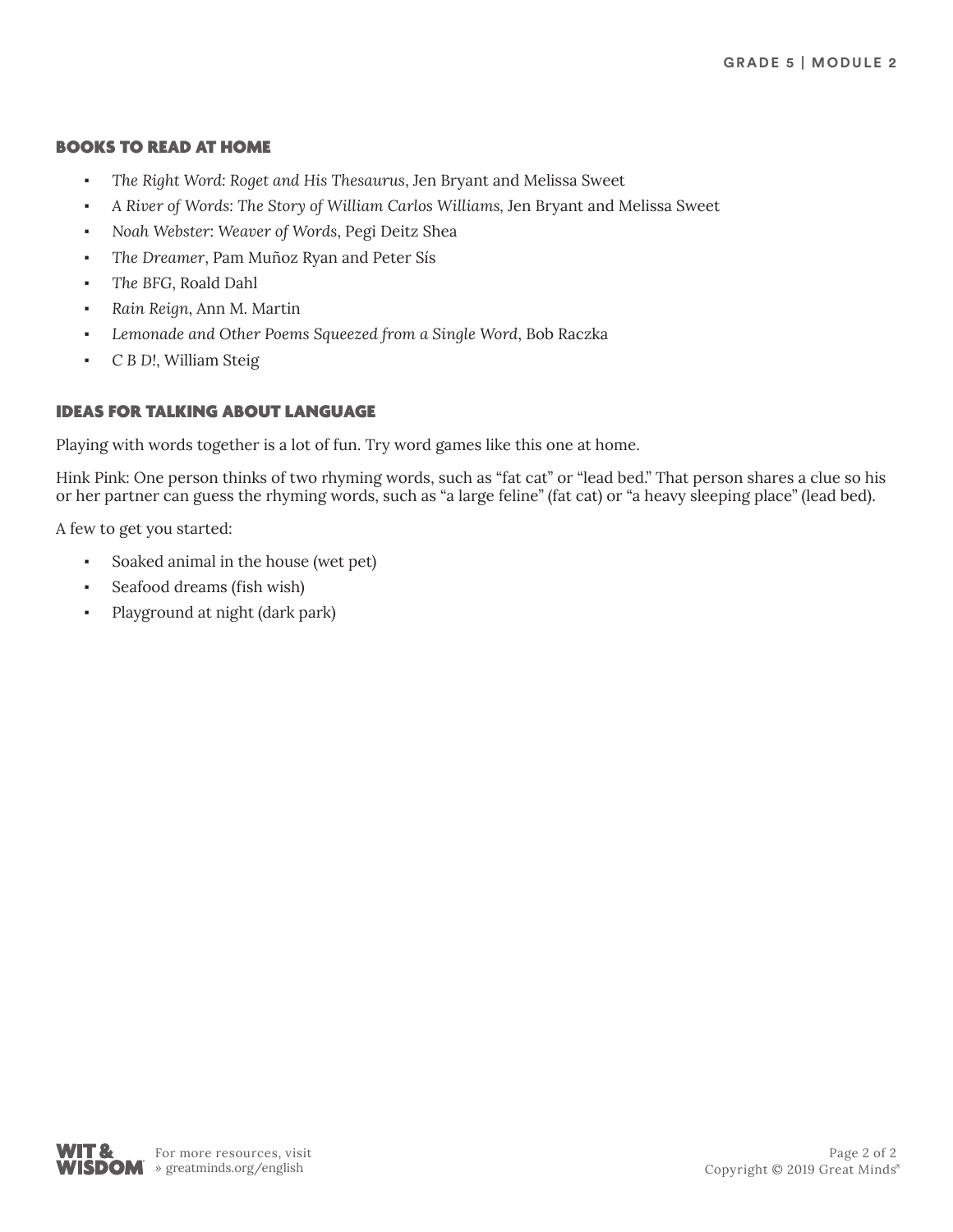

## WHAT IS MY GRADE 5 STUDENT LEARNING IN MODULE 3?

*Wit & Wisdom*® is our English curriculum. It builds knowledge of key topics in history, science, and literature through the study of excellent texts. By reading and responding to stories and nonfiction texts, we will build knowledge of the following topics:

Module 1: *Cultures in Conflict*

Module 2: *Word Play*

#### **Module 3:** *A War Between Us*

Module 4: *Breaking Barriers*

In Module 3, students are exposed to the many ways in which war affects people and the many consequences of war. We will read firsthand accounts and historical fiction to answer the question: How did the Civil War impact people?

## OUR CLASS WILL READ THESE BOOKS

## **Articles**

- "Hospitals and Medical Knowledge," Civil War Preservation Trust
- "Amputation," Civil War Preservation Trust

## **Historical Account**

The Boys' War, Jim Murphy

## **Novel**

▪ *The River Between Us*, Richard Peck

#### **Poetry**

▪ "The Women Who Went to the Field," Clara Barton

## OUR CLASS WILL EXAMINE THESE PHOTOGRAPHS

▪ "Lincoln at Antietam," Alexander Gardener

## OUR CLASS WILL WATCH THESE VIDEOS

- *The Civil War, Episode 1: "The Cause,*" Ken Burns
- "America Divided," History.com
- "What Caused the Civil War," Virginia Historical Society
- "Ford Model T—100 Years Later," CarDataVideo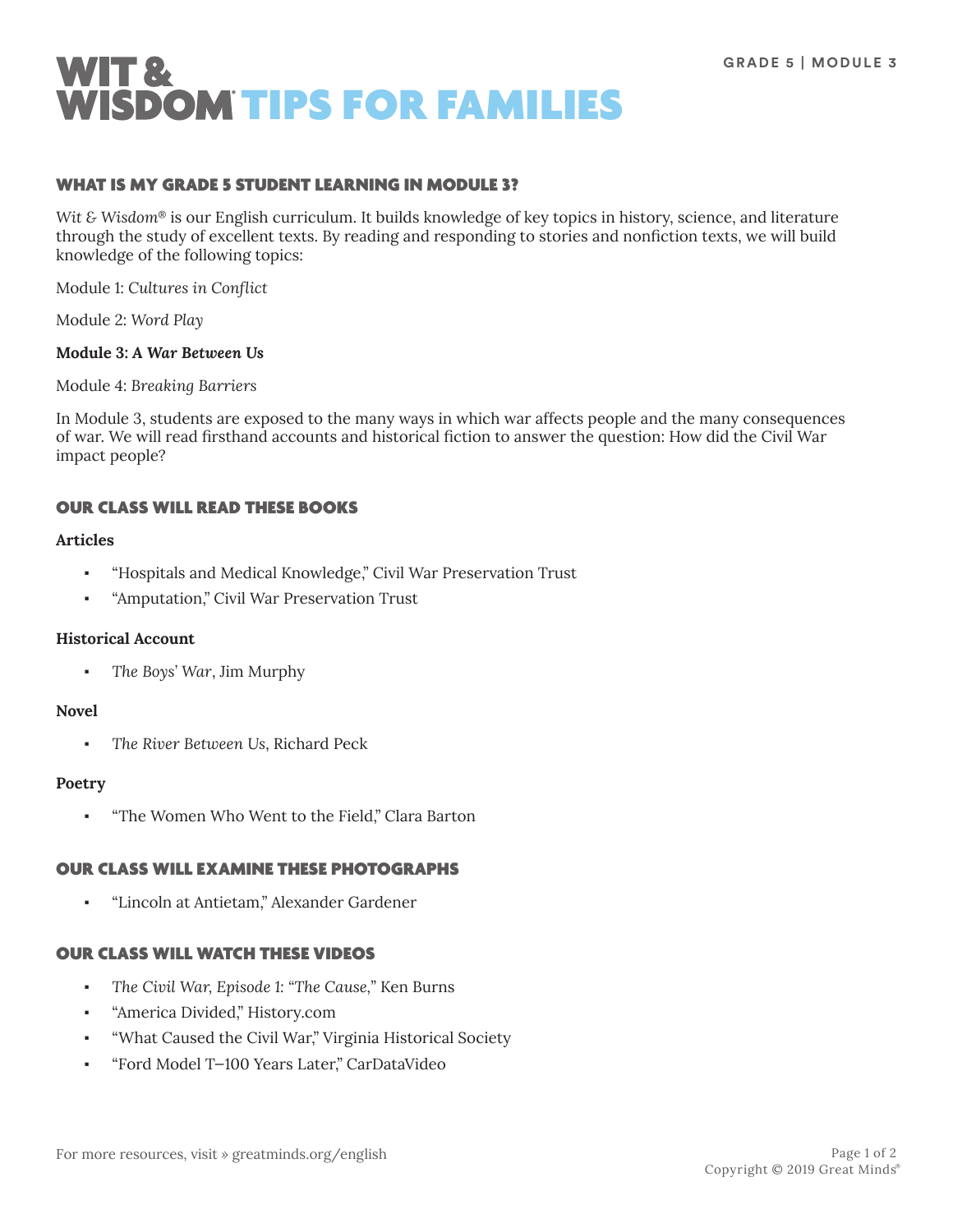## OUR CLASS WILL VISIT THESE WEBPAGES

- "Compare Two Worlds: North vs. South 1861," Scholastic.com
- "Slavery," Scholastic.com

## OUR CLASS WILL ASK THESE QUESTIONS

- What factors led to the start of the Civil War?
- How did the Civil War impact boy soldiers?
- How did the Civil War impact girls and women?
- How did the Civil War impact free people of color in the South?
- How did the Civil War impact the Pruitt family from the historical-fiction novel *The River Between Us*?

# QUESTIONS TO ASK AT HOME

As your Grade 5 student reads, ask:

What is the essential meaning, or most important message, in this book?

## BOOKS TO READ AT HOME

- *Chasing Lincoln's Killer*, James Swanson
- Gardner's Photographic Sketchbook of the Civil War, Alexander Gardner
- Iron Thunder, Avi
- Red Moon at Sharpsburg, Rosemary Wells
- **Bull Run, Paul Fleischman**
- With Every Drop of Blood, James Collier and Christopher Collier
- *How I Found the Strong*, Margaret McMullan
- The Mostly True Adventures of Homer P. Figg, Rodman Philbrick
- *Soldier's Heart*, Gary Paulsen
- *Elijah of Buxton*, Christopher Paul Curtis
- *Across Five Aprils*, Irene Hunt
- *On Enemy Soil: The Journal of James Edmond Pease, a Civil War Union Soldier*, Jim Murphy
- *Civil War Stories*, Ambrose Bierce
- *Unspoken: A Story from the Underground Railroad*, Henry Cole

# PLACES YOU CAN VISIT TO TALK ABOUT THE CIVIL WAR

War changes people in many ways and teaches many lessons. As your Grade 5 student reads, encourage them to think about both the negative and positive impacts of war. Additionally, invite your Grade 5 student to think about how someone's point of view influences how they describe and react to an event like war.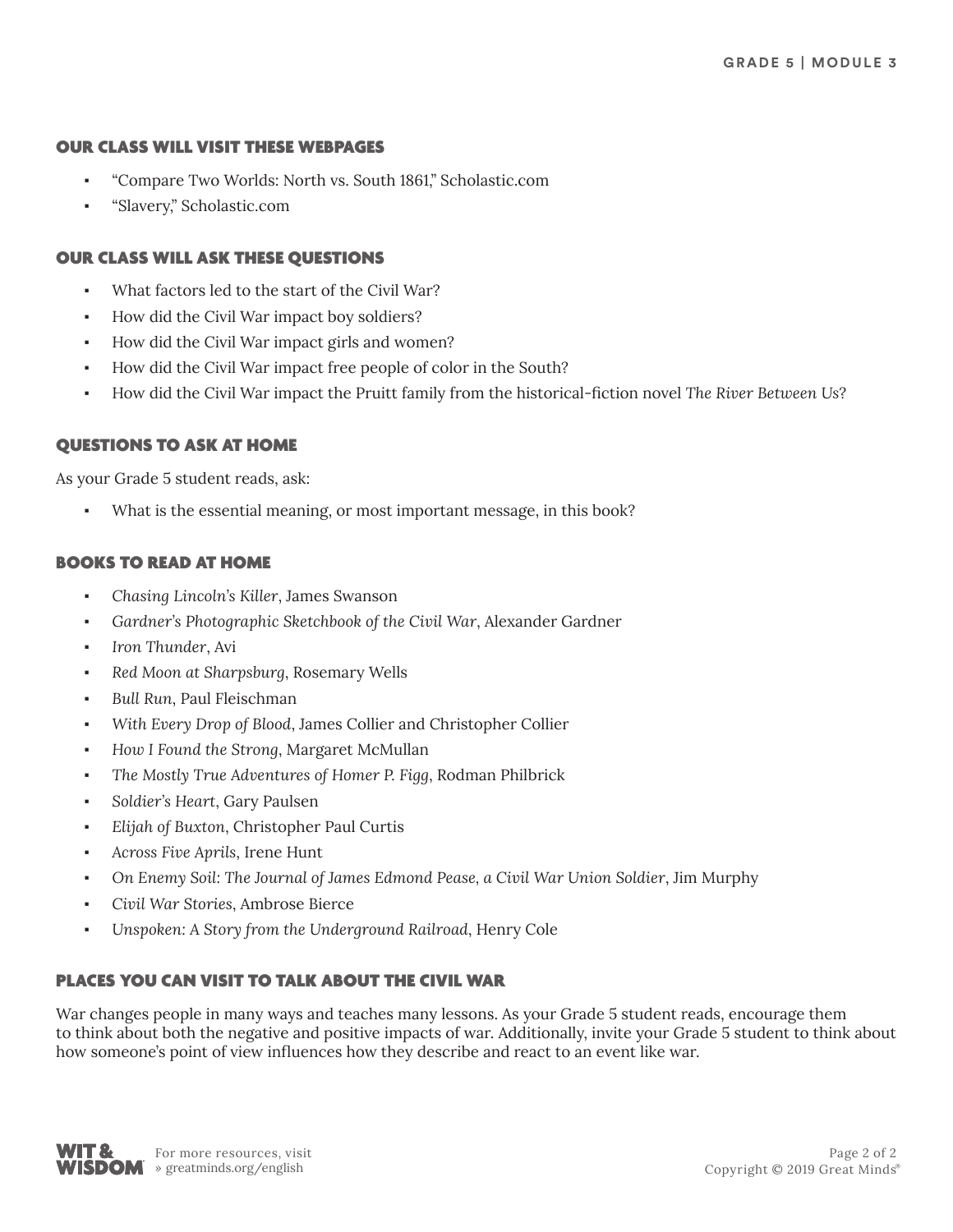

## WHAT IS MY GRADE 5 STUDENT LEARNING IN MODULE 4?

*Wit & Wisdom*® is our English curriculum. It builds knowledge of key topics in history, science, and literature through the study of excellent texts. By reading and responding to stories and nonfiction texts, we will build knowledge of the following topics:

Module 1: *Cultures in Conflict*

Module 2: *Word Play*

Module 3: *A War Between Us*

#### **Module 4:** *Breaking Barriers*

In Module 4, students are exposed to the power that sports have to affect how people view each other, to create opportunities for people, and to help people overcome and challenge barriers. Students will read and research a variety of informational texts about individual athletes, coaches, teams, and organizations to answer the question: How can sports influence individuals and societies?

# OUR CLASS WILL READ THIS BOOK

# **Literary Nonfiction (Informational)**

We Are the Ship: The Story of Negro League Baseball, Kadir Nelson

## OUR CLASS WILL EXAMINE THIS ARTWORK

- *Joie de Vivre*, Mark di Suvero
- *The Fall of Icarus*, Henri Matisse

## OUR CLASS WILL READ THESE ARTICLES

- "Afghan Sprinter Tahmina Kohistani Shows What's Possible for Muslim Women," Mike Wise
- "Finding Common Ground on the Soccer Field," Todd Tuell
- "Guardians of the Game," Todd Tuell
- "Refugees Find Hope, Film Deal on Soccer Field," Kathy Lohr
- "Street Soccer," Connie Colón

## OUR CLASS WILL READ THIS SHORT STORY

▪ "Raymond's Run," Toni Cade Bambara

## OUR CLASS WILL WATCH THESE VIDEOS

- "Always #LikeAGirl," Always
- "Jackie Robinson," History.com
- "Nelson Mandela Speech that changed the world," 2000 Laureus World Sports Awards